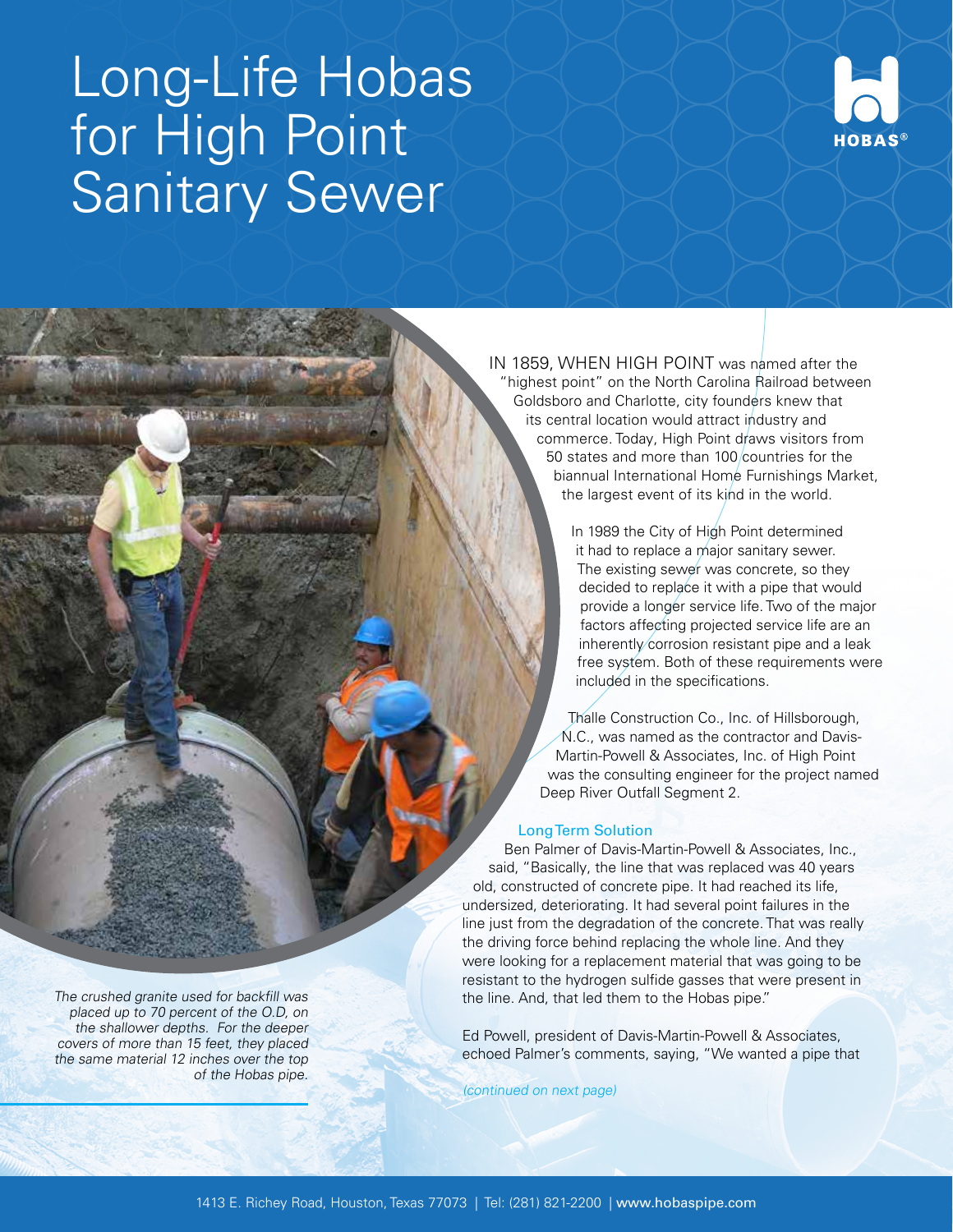

An excavator is used to lower a section of Hobas pipe in the trench during the construction of Deep River Outfall Segment 2 in High Point, N.C.

would be inert to the hydrogen sulfide and Hobas fit the bill."

Palmer continued, "The city had installed a short segment of 66-inch Hobas pipe into a new wastewater pumping station that they had built in the early 90's, which actually was the starting point for this major outfall replacement. They had also used some 36-inch Hobas for a section of the force main coming out of the station. That was really their first experience with Hobas, they liked what they saw and that was what led to the selection of Hobas for the remainder of the outfall line."

#### Deep Direct Bury

Commenting on the depth of the project, Palmer said, "There were a number of discussions between the city and Hobas regarding the depth it was going to have to be installed at and Hobas assured us that with proper installation, it could withstand those burial depths. During and after the installation, there was no noticeable deflection of the pipe. So, we felt pretty comfortable based on the information that Hobas had provided. "The segment 2 project is completed and performing as promised. The main trunk line for segment 3 is nearing completion."

Since Hobas centrifugally cast, fiberglass reinforced polymer mortar pipe was the only product that inherently fits the city's requirements without any add on coatings or linings, it was the only pipe named in the specs. Powell explained, "Hobas CCFRPM pipe can be fabricated into a variety of fittings such as elbows, wyes and tee-base manhole risers, so the city could have the required qualities throughout. The FWC couplings on the main line could also connect to the fittings maintaining the leak free quality."

The City of High Point began specifying Hobas pipe for a variety of applications in the early 1990's, and has used more than 10 miles of this pipe in a variety of applications for corrosive environments including sanitary sewers and foul air. Of the many jobs, Deep River Outfall Segment 2 and Segment 3 are the most recent. Powell said, "When



the entire Deep River outfall replacement is complete, including all of the jobs since we started using Hobas, more than 40 miles of Hobas pipe will have been used."

Thalle Construction installed 13,700 feet of Hobas 54- to 66 inch sewer pipe at depths of 35 to 60 feet. The deep sewer construction included more than 200,000 cubic yards of pre-cut benching and restoration, 74,000 cubic yards of rock excavation, 1,427 feet of 96 and 90-inch diameter tunnels and the removal of 4,500 feet of the existing aerial sewer crossings.

Much of the line was installed through granite in a rock quarry and required blasting. Ed Kuehnel, project manager for Thalle, was involved in every aspect. He said, "It was definitely a tough job, up to 60 feet in the ground with an average depth of about 40 feet. We had one 800-foot run that was 60 feet deep from end to end.

"There was a tremendous amount of earthwork involved just to get to the point where you could install the pipe. We had to excavate and build ourselves a bench at 20 feet. We had to get the earth down to a 20-foot cut. The biggest challenges were the depth and the rock. We had to drill and blast to get the mass rock and trench rock out.

Bedding was six to 12 inches deep, depending on the (continued on next page)